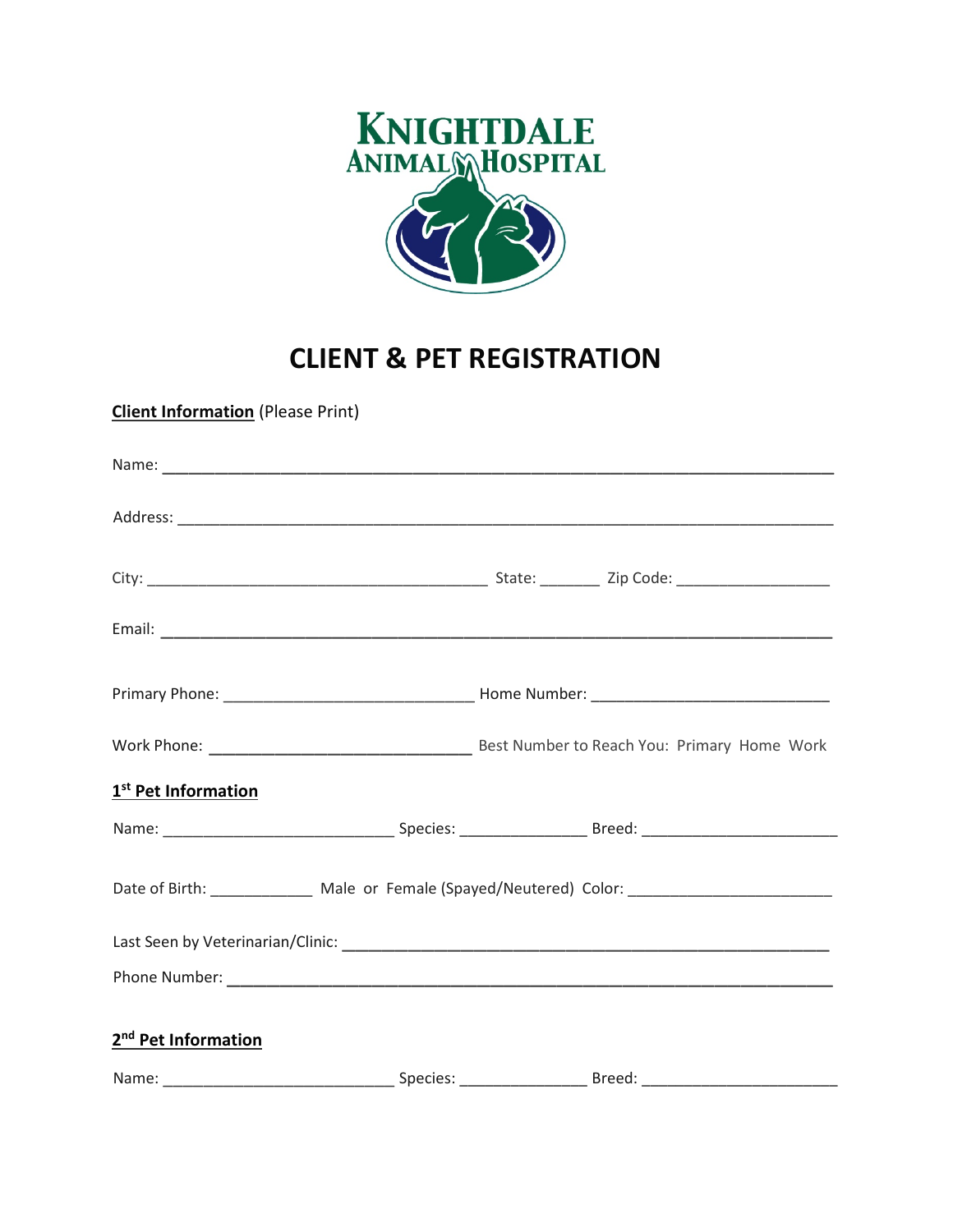Date of Birth: Male or Female (Spayed/Neutered) Color:

Phone Number: \_\_\_\_\_\_\_\_\_\_\_\_\_\_\_\_\_\_\_\_\_\_\_\_\_\_\_\_\_\_\_\_\_\_\_\_\_\_\_\_\_\_\_\_\_\_

Last Seen by Veterinarian/Clinic: \_\_\_\_\_\_\_\_\_\_\_\_\_\_\_\_\_\_\_\_\_\_\_\_\_\_\_\_\_\_\_\_\_\_\_\_\_

**How Did You Hear About Us?**

Sign \_\_\_\_\_\_ Recommendation \_\_\_\_\_\_\_ Name of Person: \_\_\_\_\_\_\_\_\_\_\_\_\_\_\_\_\_\_\_\_\_\_\_

**Thank you for choosing Knightdale Animal Hospital! Our primary mission is to provide compassionate care, affordable rates and superior comprehensive veterinary care with a family approach. We diligently strive to ensure that the cost of quality veterinary care is as economical and manageable for our clients as possible by offering multiple payment options.** 

**We offer multiple payment options in the form of: Cash, Check, Visa, Mastercard, Discover, American Express and Care Credit.**

**\*\*\*All returned checks will be charged an additional \$35.00\*\*\***

**Any necessary treatments and/or hospitalized care will be provided an estimate and a REQUIRED deposit amount of 50% of the estimated cost of care is due prior to procedures.**

**\*\*\*Knightdale Animal Hospital requires payment in FULL at the time of checkout.\*\*\***

**By signing below, you acknowledge and fully understand the Knightdale Animal Hospital Financial Policy and agree to the Knightdale Animal Hospital terms of payment.**

**Signature** \_\_\_\_\_\_\_\_\_\_\_\_\_\_\_\_\_\_\_\_\_\_\_\_\_\_\_\_\_\_\_\_\_\_\_\_\_\_\_\_\_\_\_\_\_\_\_\_\_\_\_\_\_\_\_\_\_\_\_\_\_\_\_\_\_\_\_\_\_\_\_\_\_\_\_